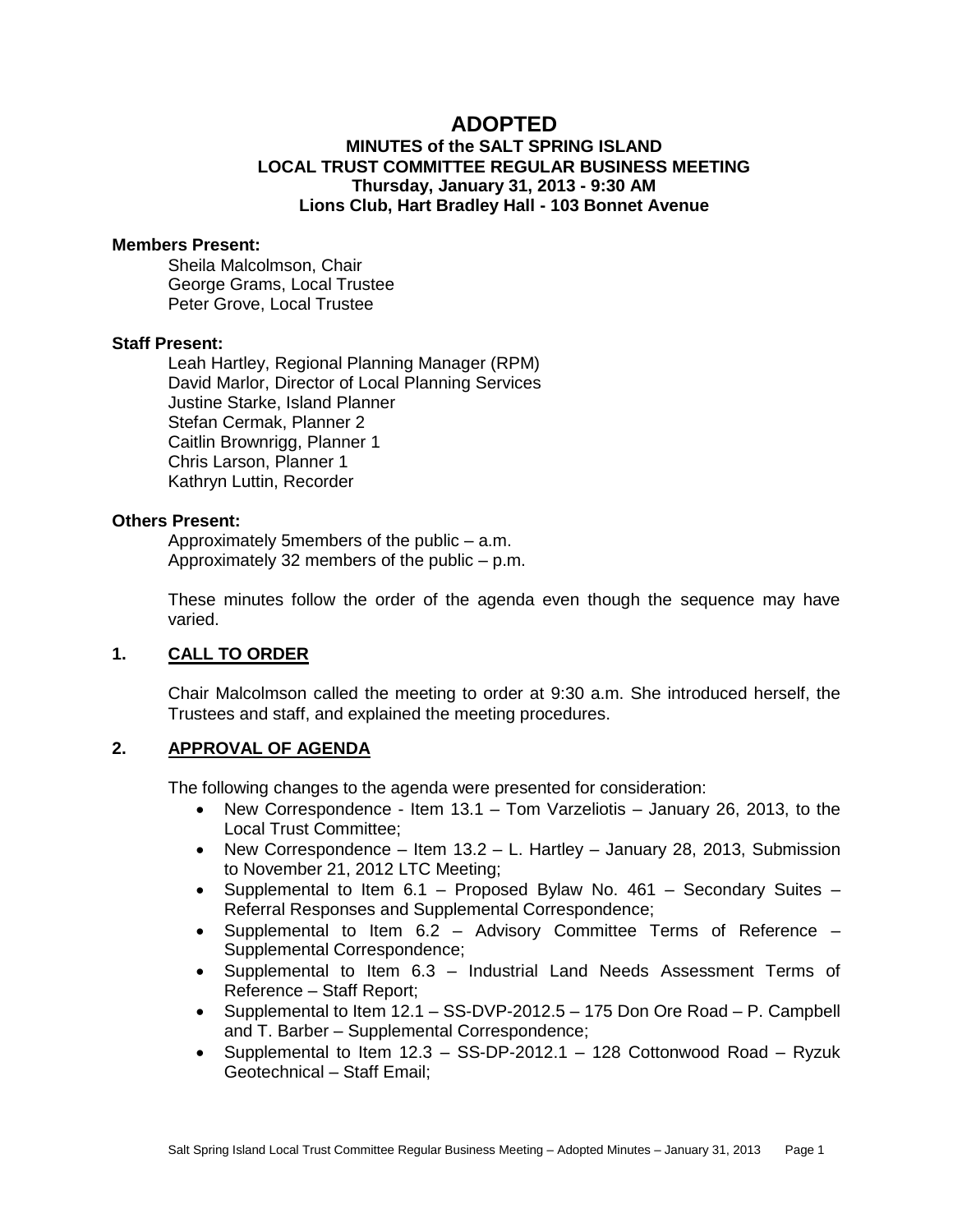• Supplemental to Item  $12.5 - SS-RZ-2011.3 - 440$  Rainbow Road  $-$  J. Quesnel -Supplemental Correspondence;

**By general consent** the agenda was approved, as amended.

For the record: Items 4 and 5 were addressed after Item 6; Item 12.5 was addressed prior to Item 12.1; Item 14.3 was addressed prior to Item 14.2.

# **3. MINUTES AND RESOLUTIONS WITHOUT MEETING**

### **3.1 Draft Minutes of the January 10, 2013 SSI LTC Regular Business Meeting**

The following changes to the minutes were introduced: Item 12.4 – replace the second paragraph with "Staff noted that 'RAR-designated watershed' is a colloquial term that describes watersheds that have been identified by the Ministry of Environment as being potentially fish supporting."

**By general consent** the Salt Spring Island Local Trust Committee Minutes of January 10, 2013 were adopted, as amended.

# **3.2 Draft Minutes of the January 17, 2013 Industrial Advisory Planning Commission Meeting**

The minutes were received for information.

#### **3.3 Draft Minutes of the January 17, 2013 Advisory Environment Committee Meeting**

The minutes were received for information.

# **3.4 Resolutions-Without-Meeting Log Report**

The report was received.

### **4. BUSINESS ARISING FROM MINUTES**

#### **4.1 Follow-Up Action List**

The list was reviewed.

By general consent the 10<sup>th</sup> item from the January 10, 2013 activity list regarding a request to the Capital Regional District concerning secondary suites is considered "Done".

#### **5. REPORTS**

# **5.1 Work Program Top Priorities Report**

The report was reviewed.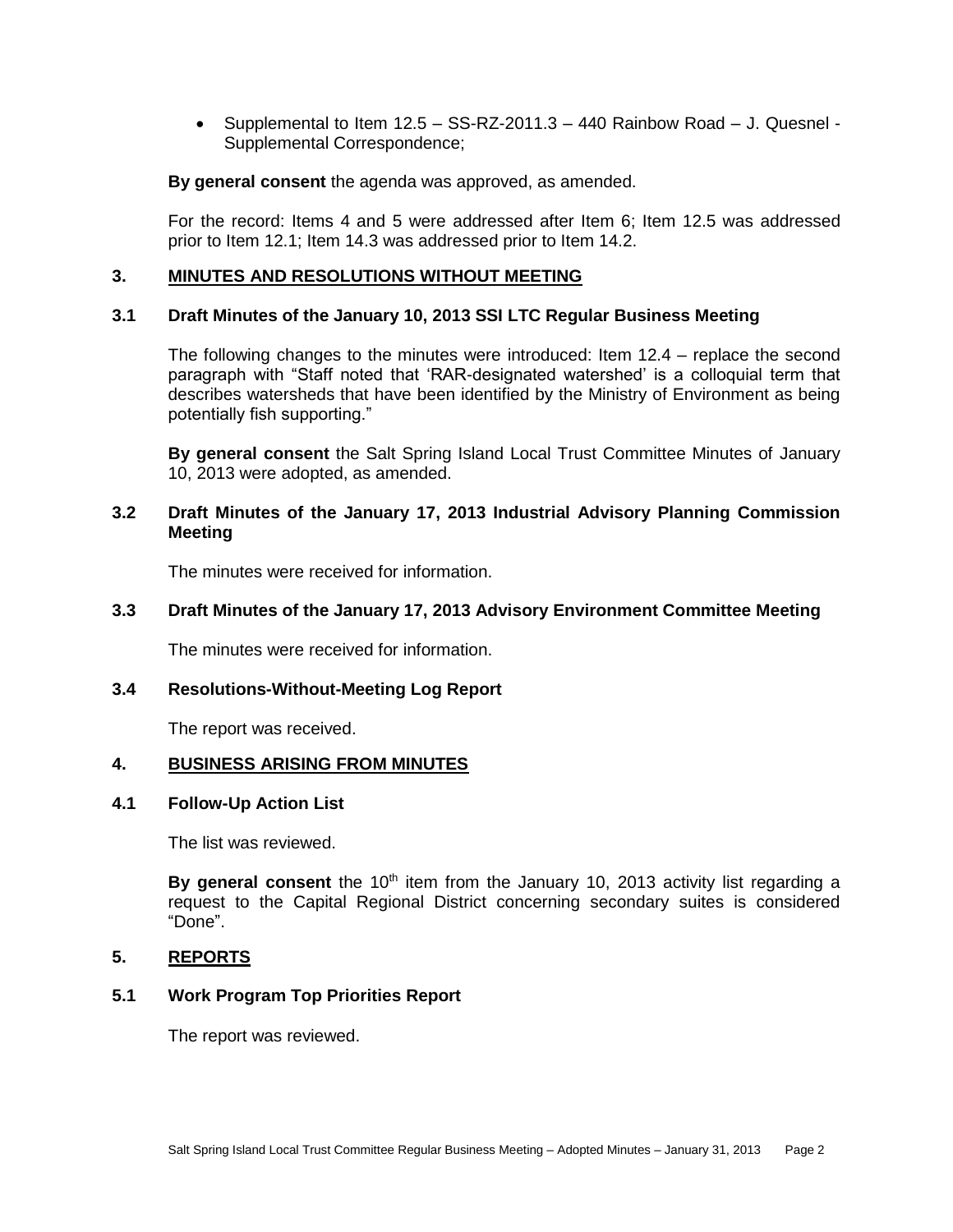### **5.2 Projects List**

The list was reviewed and the following resolution was introduced:

*SSI-024-13* It was MOVED and SECONDED that the Salt Spring Island Local Trust Committee request staff to advise on the process required to amend the Land Use Bylaw to remove the requirement to refer farmworker housing matters on Agricultural Land Reserve land to the Agricultural Land Commission. **CARRIED**

# **6. LOCAL TRUST COMMITTEE PROJECTS**

# **6.1 Proposed Bylaw No. 461 - Secondary Suites**

Island Planner Starke reviewed the staff report dated January 22, 2013 regarding Proposed Bylaw 461 (Secondary Suites).

After discussion, the following resolution was introduced:

*SSI-025-13* It was **MOVED** and **SECONDED** that the Salt Spring Island Local Trust Committee direct staff to schedule a Special Business Meeting prior to the Public Hearing for Proposed Bylaw No. 461. **CARRIED**

# **6.2 Advisory Committee Terms of Reference**

Island Planner Starke reviewed the staff report dated January 21, 2013 and additional correspondence received regarding draft revisions to Advisory Planning Commission Bylaw No. 427 that provides a framework for amalgamation of advisory committees.

After discussion, the following resolutions were introduced:

- *SSI-026-13* It was **MOVED** and **SECONDED** that the Salt Spring Island Local Trust Committee direct staff to include as part of the operating guidelines that the chair be elected each year, bearing in mind that the chair may be re-elected. **CARRIED**
- *SSI-027-13* It was **MOVED** and **SECONDED** that the Salt Spring Island Local Trust Committee direct staff to prepare bylaw language that retains the Agriculture Advisory Committee as a separate Agricultural Advisory Planning Commission, and prepare operating guidelines that provide for a delegate of the new Agricultural Advisory Planning Commission to attend the meetings of the Advisory Planning Commission. **CARRIED**
- *SSI-028-13* It was **MOVED** and **SECONDED** that the Salt Spring Island Local Trust Committee direct staff to prepare a bylaw amendment to Advisory Planning Commission Bylaw No. 427 that reflects the changes suggested in the staff report dated January 21, 2013 and reflects the direction given above to retain the Agriculture Advisory Committee as a separate Advisory Planning Commission. **CARRIED**
- *SSI-029-13* It was **MOVED** and **SECONDED** that the Salt Spring Island Local Trust Committee direct staff to keep the membership at nine when preparing a bylaw amendment to Advisory Planning Commission Bylaw No. 427. **CARRIED**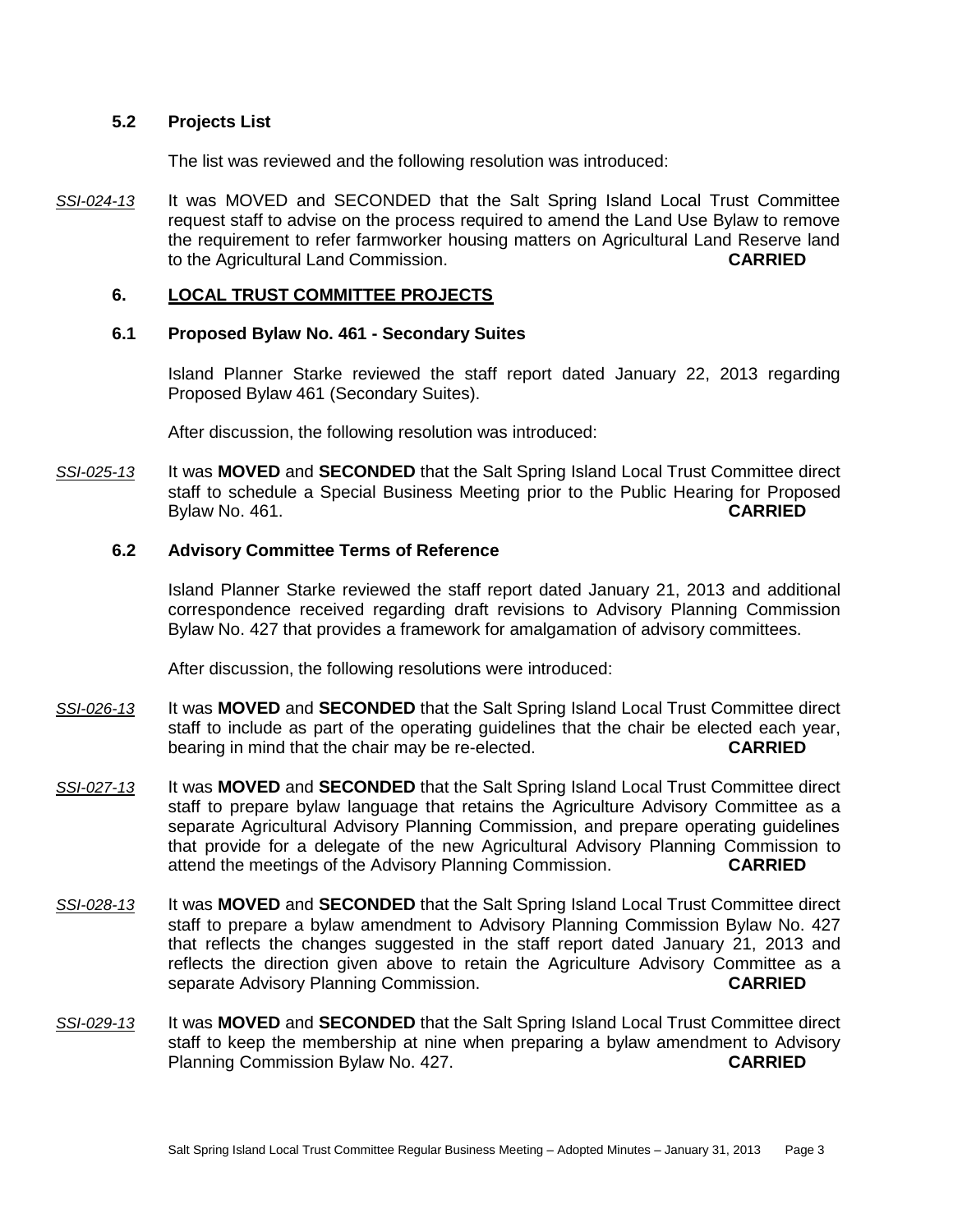- *SSI-030-13* It was **MOVED** and **SECONDED** that the Salt Spring Island Local Trust Committee refer the staff report dated January 21, 2013 to the Advisory Planning Commission, the Environmental Advisory Committee, the Agricultural Advisory Committee and the Advisory Design Panel for review and feedback. **CARRIED**
- *SSI-031-13* It was **MOVED** and **SECONDED** that the Salt Spring Island Local Trust Committee direct staff to work with the Legislative Services Manager (Corporate Secretary) at the Islands Trust on improving procedures as detailed in the staff report dated January 21, 2013 under "Other Matters." **CARRIED**

Chair Malcolmson called for a recess at 10:30 a.m. The meeting reconvened at 10:35 a.m.

# **6.3 Industrial Land Needs Assessment Terms of Reference**

Planner Cermak reviewed the staff report dated January 25, 2013 regarding the draft Industrial Land Needs Assessment Terms of Reference.

After discussion, the following amendments were proposed to the draft Terms of Reference:

- section 2, first sentence, replace the words "assist in the preparation of" with "prepare";
- section 2, delete the second to last paragraph;
- section 3, under "Demand", delete the word "economic";
- section 3, under "Need", delete the words "targeted forms of";
- section 3, under "Supply", insert the words "to meet demand" after the word "land" and delete the word "basic";
- section 3, under "Community Engagement", first sentence, delete the words "sought throughout the study process".

It was also noted that additional changes were identified, arising from the January 30, 2013 Industrial Advisory Planning Commission meeting.

*SSI-032-13* It was **MOVED** and **SECONDED** that the Salt Spring Island Local Trust Committee direct staff to amend the January 25, 2013 Industrial Land Needs Assessment Terms of Reference as discussed, and return to the Local Trust Committee to adopt by Resolution-Without-Meeting. **CARRIED**

Chair Malcolmson called for a recess at 11:39 a.m. The meeting reconvened at 12:00 noon. At that time, she welcomed the members of the public and thanked them for coming. She introduced the Trustees and staff and reviewed the audio recording practices. She acknowledged that the Local Trust Committee is meeting in the traditional territory of the Coast Salish People.

# **7. TRUSTEE REPORTS**

Trustee Grove reported that he attended the following: a Kinder Morgan presentation; a Town Hall with Elizabeth May, MP; two Industrial Advisory Planning Commission meetings; an Advisory Environment Committee meeting; a Community Economic Development Commission meeting; two Governance Study Committee meetings; and a Structured Decision Making training session with Dr. Robin Gregory. He reported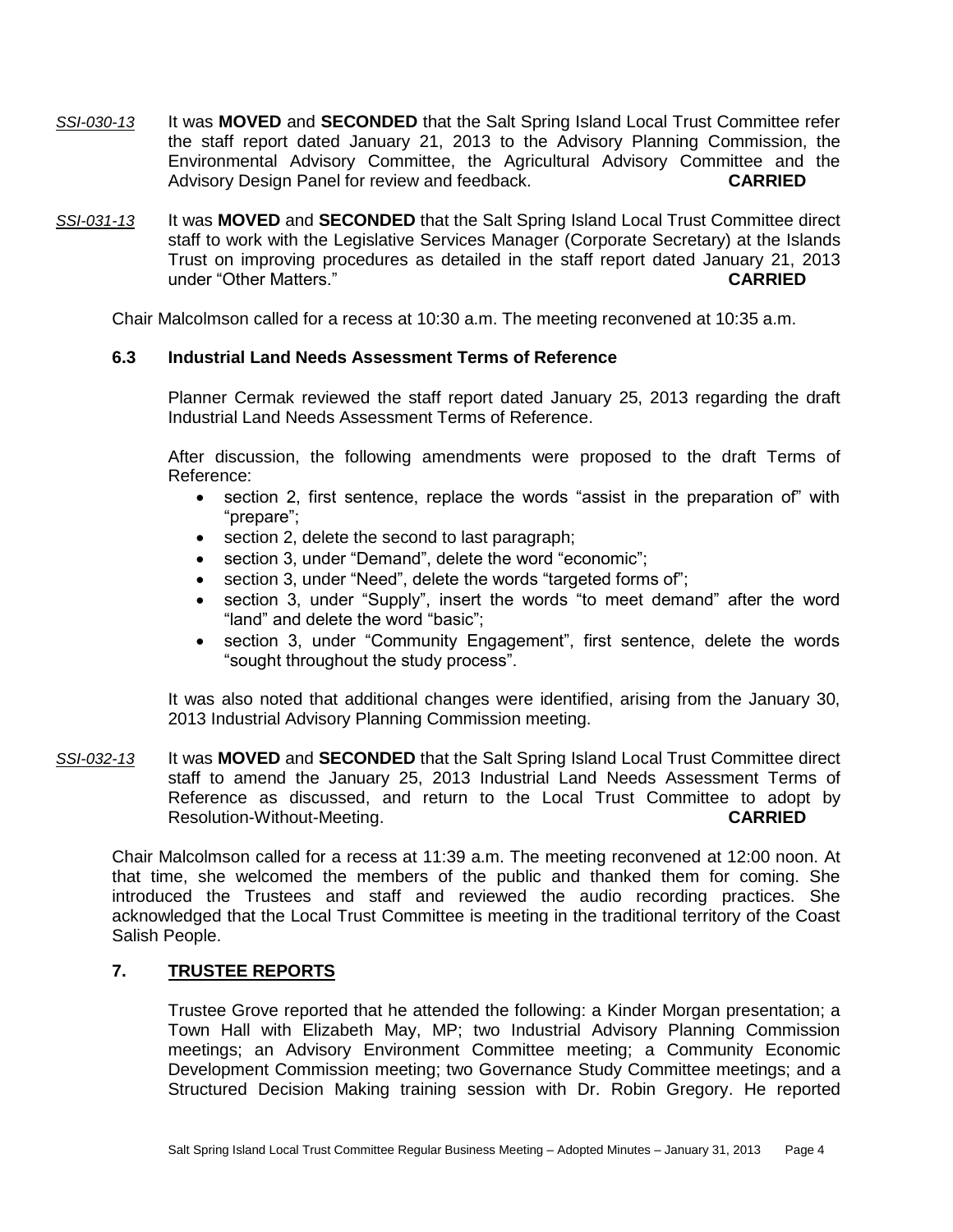meeting with: Adam Olsen, prospective Green Party MLA; zoning applicants; and Dr. David Rapport, of EcoHealth Consulting.

Trustee Grams reported that he attended the following: a Kinder Morgan presentation; an Industrial Advisory Planning Commission meeting; an Advisory Environment Committee meeting; a Governance Study Committee meeting; an Agriculture Advisory Committee meeting; and a Structured Decision Making training session with Dr. Robin Gregory. He reported meeting with: Adam Olsen, prospective Green Party MLA; constituents; staff; the CRD Alternate Director Peter Lake; and Dr. David Rapport of EcoHealth Consulting.

#### **8. CHAIR'S REPORT**

Chair Malcolmson spoke about: ferries and derelict vessels advocacy; Trust Council budget consultation; Agriculture Advisory Committees; and the upcoming Trust Council meeting.

# **9. CRD DIRECTOR'S REPORT - none**

#### **10. DELEGATIONS**

Chair Malcolmson reviewed the guidelines for the Delegations and Town Hall, and the audio recording practices.

# **10.1 St. Mary Lake Watershed Group – Katherine Trajan – St. Mary Lake Workshop Results**

Ms. Trajan spoke about the St. Mary Lake Watershed Workshop of December 1, 2012. She submitted the final report for this event titled "Lake Water Quality and St. Mary Lake: Community Dialogue and Expert Panel" dated December 1, 2012.

### **10.2 Dr. Varzeliotis – Booth Canal Inlet in Decline**

Dr. Varzeliotis presented his concerns regarding Booth Canal. He provided pictures and a written submission titled "Tom's Town Hall Placard: A delegation supplement – January 31, 2013".

*SSI-033-13* It was **MOVED** and **SECONDED** that the Salt Spring Island Local Trust Committee request staff advice on jurisdiction in relation to the Booth Canal rehabilitation as proposed by Dr. Varzeliotis. **CARRIED**

# **11. TOWN HALL**

Chair Malcolmson opened the Town Hall at 12:34 p.m. and explained the guidelines. Members of the public expressed their views on Rezoning Application SS-RZ‐2011.3 (Quesnel - 440 Rainbow Road).

Chair Malcolmson called for a recess at 1:06 p.m. The meeting reconvened at 1:13 p.m.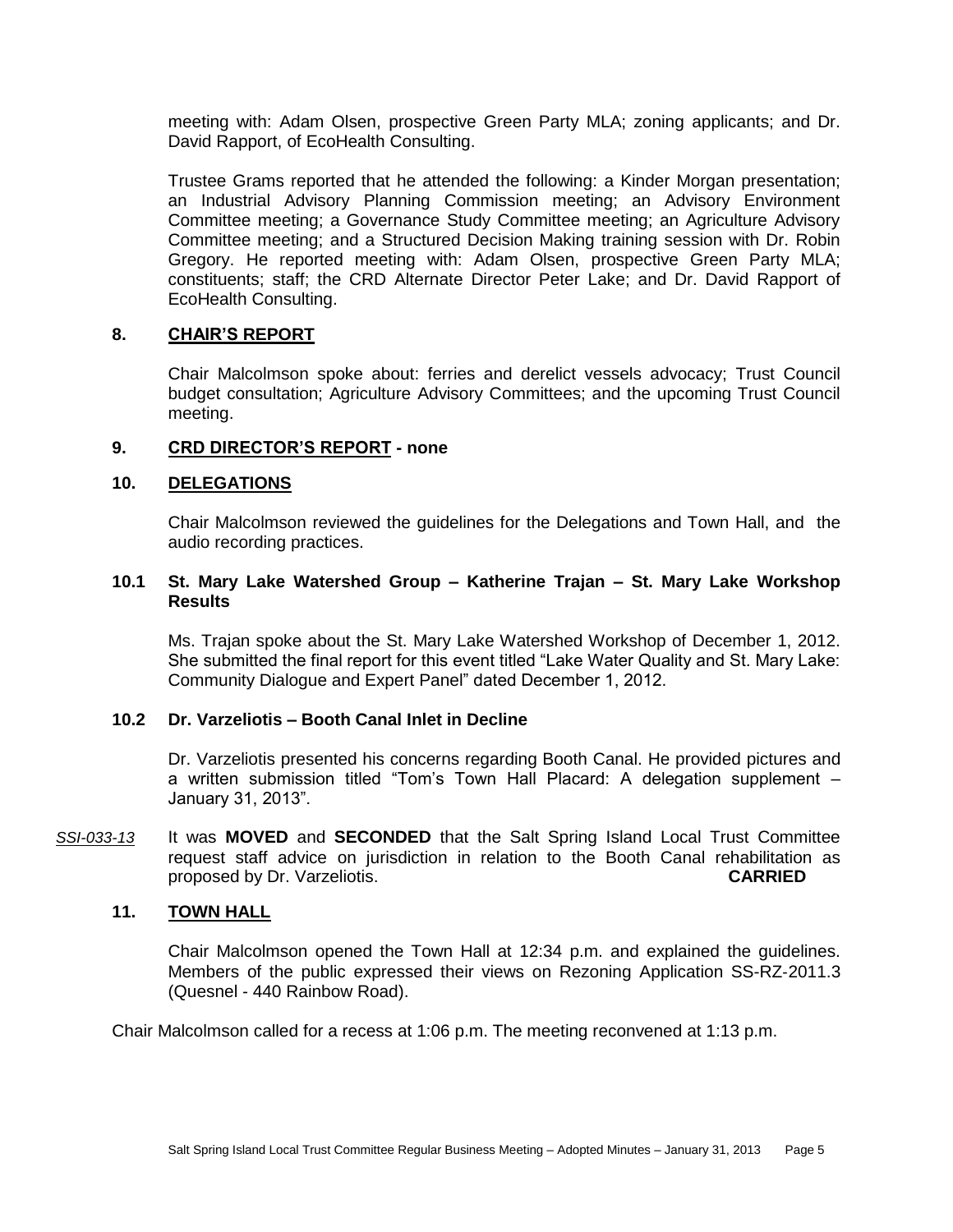# **12. APPLICATIONS, PERMITS, BYLAWS AND REFERRALS**

# **12.1 SS-DVP-2012.5 – 175 Don Ore Road – P. Campbell & T. Barber – Development Variance Permit**

Planner Brownrigg reviewed the staff report dated January 21, 2013 regarding the application to vary a setback from a front lot line from 7.5 metres to 2.5 metres. The applicant was present.

After discussion, the following resolution was introduced:

*SSI-034-13* It was **MOVED** and **SECONDED** that the Salt Spring Island Local Trust Committee approve issuance of proposed Development Variance Permit SS-DVP-2012.5 to Terry Barber and Patricia Campbell at 175 Don Ore Road, Lot 10, Section 17, Range 4 East, North Salt Spring Island, Cowichan District, Plan 23236. **CARRIED**

# **12.2 SS-DP-2012.4 – 149 Fulford-Ganges Road – Shane Moore – DP3 Shoreline Development Permit**

Planner Brownrigg reviewed the staff report dated January 21, 2013 regarding the application to construct shoreline stabilization works.

After discussion, the following resolution was introduced:

*SSI-035-13* It was **MOVED** and **SECONDED** that the Salt Spring Island Local Trust Committee approve issuance of Development Permit SS-DP-2012.4 to Ganges Harbour Properties Ltd for Lot 1, District Lot 318, and Section 1, Range 4 East, North Salt Spring Island, Cowichan District, Plan 39259 (149 Fulford-Ganges Road). **CARRIED**

#### **12.3 SS-DP-2012.6 – 128 Cottonwood Road – Ryzuk Geotechnical – DP3 Shoreline Development Permit**

Planner Larson reviewed the staff report dated January 17, 2013 regarding the application to construct shoreline stabilization works.

It was noted that on page 5 of the report, section E.3.4.22, last paragraph, the word "existing" should be changed to read "proposed".

The applicant was present and spoke to the application.

After discussion, the following resolution was introduced:

*SSI-036-13* It was **MOVED** and **SECONDED** that the Salt Spring Island Local Trust Committee approve issuance of Development Permit SS-DP-2012.6 to Teresa Compton, Jacqueline Wilson and Linda Roth for Lot 3, Section 16, Range 6 East, North Salt Spring Island, Cowichan District, Plan 17317 (128 Cottonwood Road). **CARRIED**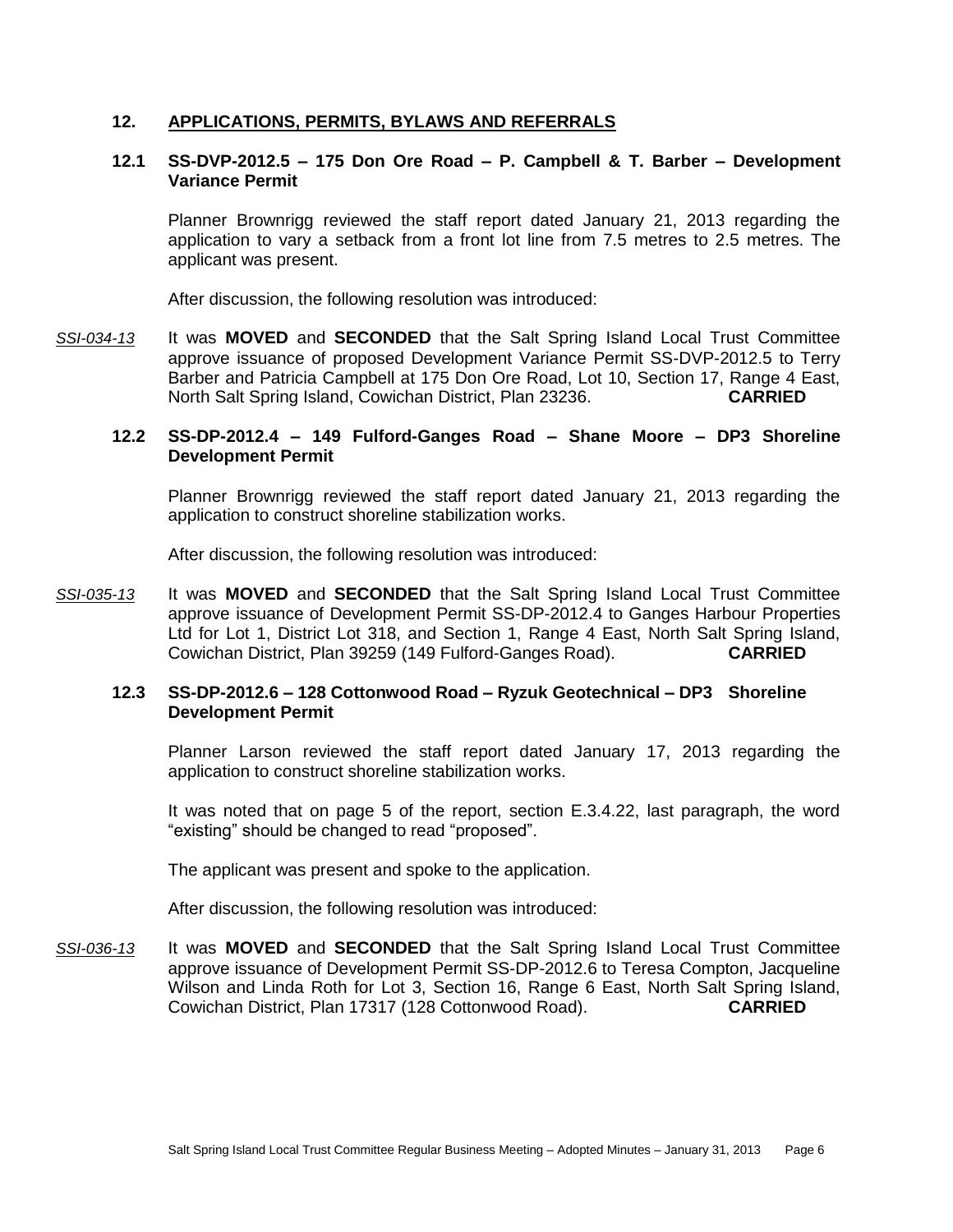# **12.4 SS-SC-2012.1 – 121 Corbett Road – K. Jewall – Strata Conversion**

Planner Brownrigg reviewed the staff report dated January 21, 2013 regarding the application to convert an existing two-family dwelling to a building strata.

The applicant was present.

After discussion, the following resolution was introduced:

*SSI-037-13* It was **MOVED** and **SECONDED** that the Salt Spring Island Local Trust Committee approve Strata Conversion Application SS-SC-2012.1 to convert 121 Corbett Road to a building strata (Kassandra Jewall - Lot 5, Section 3, Range 3 East, North Salt Spring Island, Cowichan District, Plan 10588, Except That Part In Plan 1285). **CARRIED**

### **12.5 SS-RZ-2011.3 – 440 Rainbow Road – J. Quesnel – Rezoning to Industrial**

Planner Cermak reviewed the staff report dated January 23, 2013 regarding the Official Community Plan and Rezoning Application for Salt Spring Island Metal Recycling.

The applicant was present and spoke to the application. He submitted photographs and additions to a petition addressed to the previous Honorable Minister Ida Chong of the Ministry of Community, Sport and Cultural Development regarding his application.

Chair Malcolmson called for a recess at 2:09 p.m. The meeting reconvened at 2:25 p.m.

After discussion, the following resolutions were made:

- *SSI-038-13* It was **MOVED** and **SECONDED** that the Salt Spring Island Local Trust Committee direct staff to prepare a draft Official Community Plan amendment bylaw and a draft Land Use Bylaw amendment to permit the use as requested and to include noise mitigation measures for those uses in Rezoning Application SS-RZ-2011.3 (Quesnel - 440 Rainbow Road). **CARRIED**
- *SSI-039-13* It was **MOVED** and **SECONDED** that the Salt Spring Island Local Trust Committee direct staff to initiate consultation with referral agencies for Rezoning Application SS‐ RZ‐2011.3 (Quesnel - 440 Rainbow Road). **CARRIED**
- *SSI-040-13* It was **MOVED** and **SECONDED** that the Salt Spring Island Local Trust Committee request the Salt Spring Chamber of Commerce to consider facilitating a meeting with industrial and business stakeholders to propose solutions that would facilitate the ongoing operations of Salt Spring Metal Recycling in a legal manner. **CARRIED**

# **13. CORRESPONDENCE**

### **13.1 Tom Varzeliotis – January 26, 2013, to the Local Trust Committee**

The correspondence was received.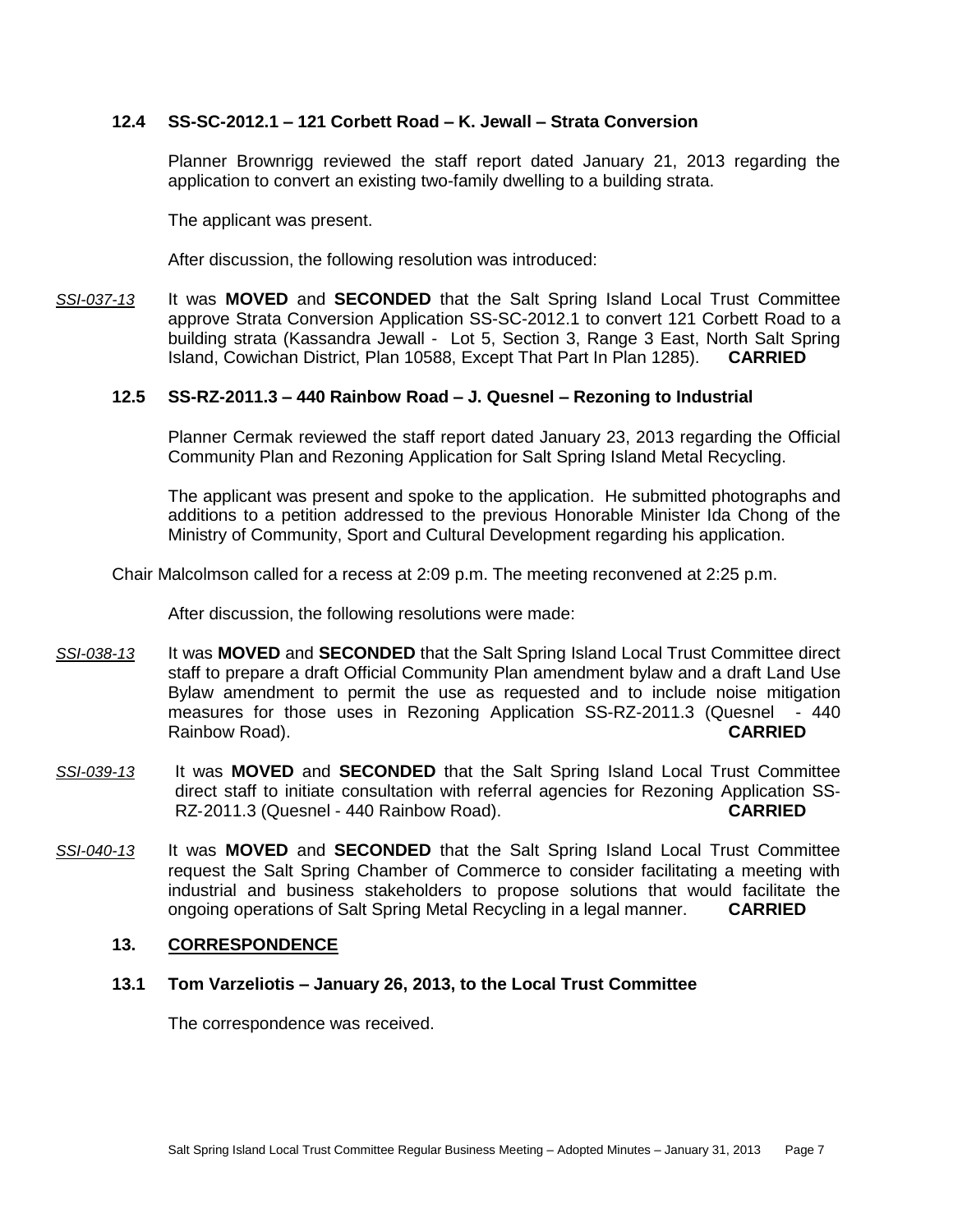# **13.2 L. Hartley – January 29, 2013, Submission to November 21, 2012 LTC Meeting**

The correspondence was received.

After discussion, the following resolution was made:

*SSI-041-13* It was **MOVED** and **SECONDED** that the Salt Spring Island Local Trust Committee amend the Special Business Meeting Minutes of November 21, 2012, adopted on December 13, 2012, by adding the following statement before the last paragraph under item 3(c) on page 4: "Dr. A.N.T. Varzeliotis submitted a written statement titled 'Tom's Town Hall Placard', dated November 21, 2012"; and that the minutes, as amended, be adopted. **CARRIED**

# **14. LOCAL TRUST COMMITTEE PROJECTS (CONTINUED)**

### **14.1 Delegation of Authority**

RPM Hartley reviewed the staff memorandum dated January 22, 2013 regarding Delegation Authority in relation to Heritage Alteration Permits.

### **14.2 OCP Budget**

RPM Hartley reviewed the staff memorandum dated January 22, 2013 regarding a budget projection for the end of the 2012/13 fiscal year.

### **14.3 Transition Salt Spring Proposal – Climate Action Community Event**

RPM Hartley reviewed the staff report dated January 22, 2013 regarding the proposal to deliver a climate action community event in March of 2013.

The letter writers were present and spoke to their request.

After discussion, the following resolution was made:

*SSI-042-13* It was **MOVED** and **SECONDED** that the Salt Spring Island Local Trust Committee dedicate \$3700 from the 2012/13 Official Community Plan/Land Use Bylaw budget 73001 655 4008 – Salt Spring Climate Change Outreach/Research to support a climate action community event as outlined in the proposal by Transition Salt Spring received on January 10, 2013. **CARRIED**

Chair Malcolmson called for a recess at 3:23 p.m. The meeting reconvened at 3:30 p.m.

#### **15. NEW BUSINESS**

### **15.1 Islands Trust Council 2011-2014 Strategic Plan – December 2012 Update**

The update was received for information.